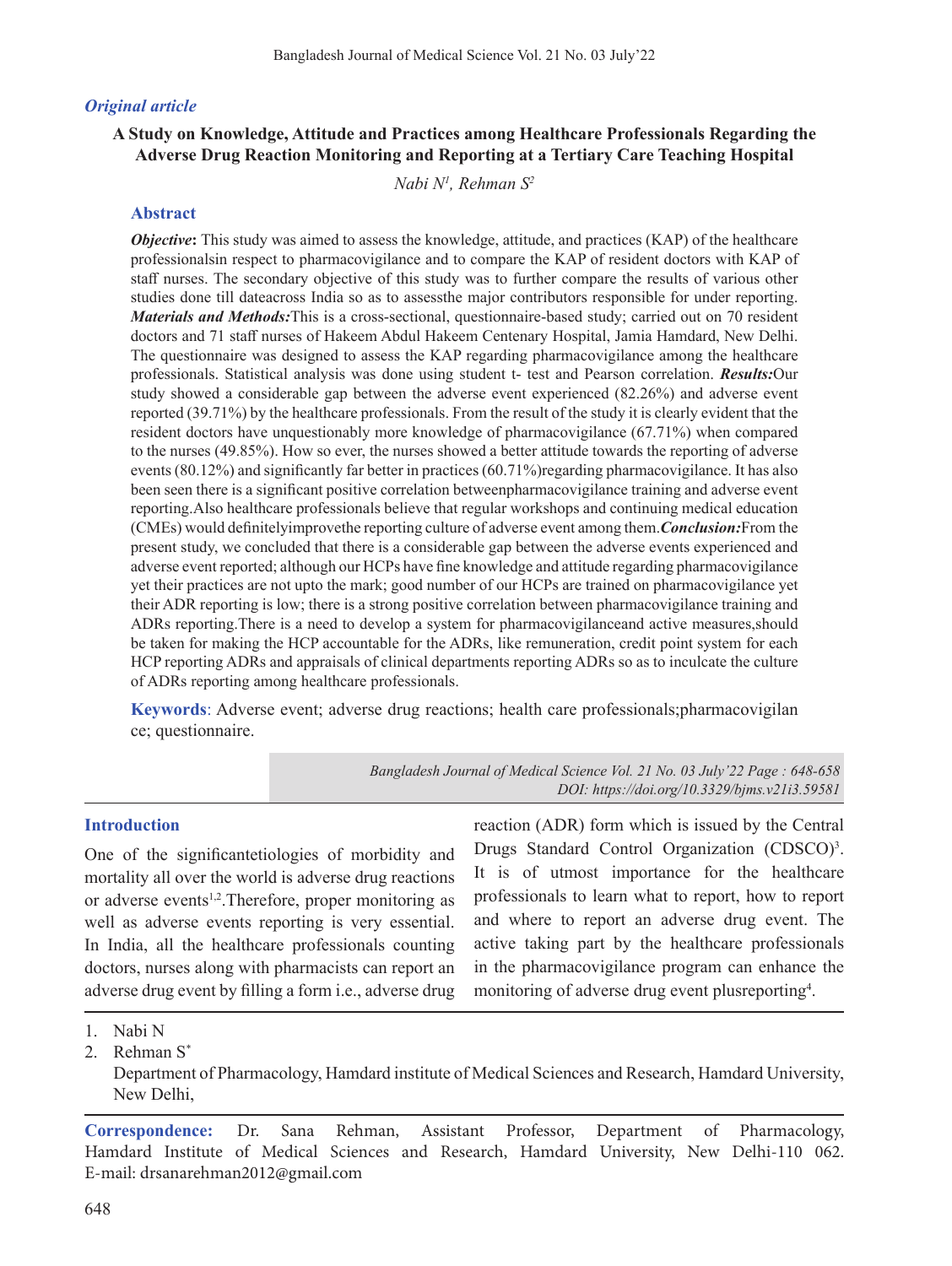In country like India, apart from modern medicines there are many other systems of traditional medicines such as Ayurveda, Homeopathy, Unani and Siddha which has also been practiced by the significant rural population. Many efforts have been put forward by the Ministry of Health and Family Welfare to initiate thisPharmacovigilance program in their systems as well. Beside this, Pharmacovigilance has been incorporated in the pharmacology curriculum of the medical undergraduatesas well as postgraduates in India. Moreover, the Medical Council of India (MCI) has made it compulsory to have an operating unit ofPharmacovigilanceprogramme in each medical college to enhance the culture of adverse drug event monitoring as well as reporting. These efforts aimed toraise awareness among the coming uphealth care professionals which mayfinally translate into improved practices in terms of Pharmacovigilance. Taking all this into account, our medical college has also includedPharmacovigilance in thecurriculumof the medical students and also it has a registeredADR monitoring centre (AMC) under the Pharmacovigilance program of India (PvPI).

Although, there is continuous effortsmade by the Pharmacovigilance Programme of India towards improving the monitoring of adverse drug events but still underreporting is a major drawback.The prime reason for underreporting is lack of adverse event (AE) reporting practices among the healthcare professionals.On the conflicting end, in a study done by Taché*et al*., it has been seen that the median preventable adverse drug reaction rate for ambulatory care-based studies was 16.5%, when compared to 52.9% for hospital-based studies<sup>5</sup>. It is obvious from this study thatthe healthcare professionals are greatly responsible for the detection, monitoring and reporting of the adverse event<sup> $6,7$ </sup>. Thus, it is a professional necessity to organiseregular training programs to inculcate the adverse event reporting among the healthcare professionals.

Taking this into consideration, the present study has been designed with the primary objectiveto evaluate the knowledge, attitude, and practices (KAP) of the healthcare professionals regarding pharmacovigilance and adverse event reporting. Though, there are many studies which have evaluated the KAP of pharmacovigilance among the healthcare professionals3,4,8-21 but those studies have beendone in the teaching hospitals of other parts of India to generalize the findings of the previous studies. The secondary objectiveof the present study was

tocompare the KAP of resident doctors with those of staff nurses,to compare the findings of this study with the results of the earlier published studies from India and to analyse the cause ofthe underreporting of adverse events.

## **Materials and methods**

This is a cross-sectional questionnaire-based study done onthe healthcare professionals ofHamdard Institute of Medical Sciences, New Delhi, a tertiary care teaching hospital. A total of 70 resident doctors and 71 staff nurses from differentmedical and surgical disciplines were enrolled in the study in the month of November, 2017.Only the healthcare professionals who has given the consent to participate were included in the study.

The KAP questionnaire was designed to determine the healthcare professionals for their knowledge, attitude and practices on pharmacovigilance and adverse event reporting. The questionnaire was designed based on earlier studies for assessing KAP of adverse event reporting3,4,8,10,13,14,16,21. The structured questionnaire consists of 10questions based on knowledge, 9questions on attitudeand 9questions that are practice based.At the end of the questionnaire there were some questions that has been put torevealgeneral information regarding the cause for under reporting and asking for suggestions to enhanceadverse event reporting. One question was also put down to assess the status of thetraining on pharmacovigilance among the healthcare professionals.A total of 151questionnaires [Appendix-II] were distributedandthe healthcare professionals were requested to fill and return themwithin 20 minutes.

### **Statistical analysis**

All the information which we received from the returned questionnaire was coded and entered into Statistical Package for Social Sciences (SPSS) version 16 software. Comparison between KAP data obtained from resident doctorsand nurses was performed using student t-test with*P*<0.05 wasconsidered as significant. Pearson correlation was used to determine any relationship between training of pharmacovigilance and reporting adverse event.

**Ethical Clearance:** This research was approved by Hamdard institute of Medical Sciences and Research, Hamdard University, New Delhi.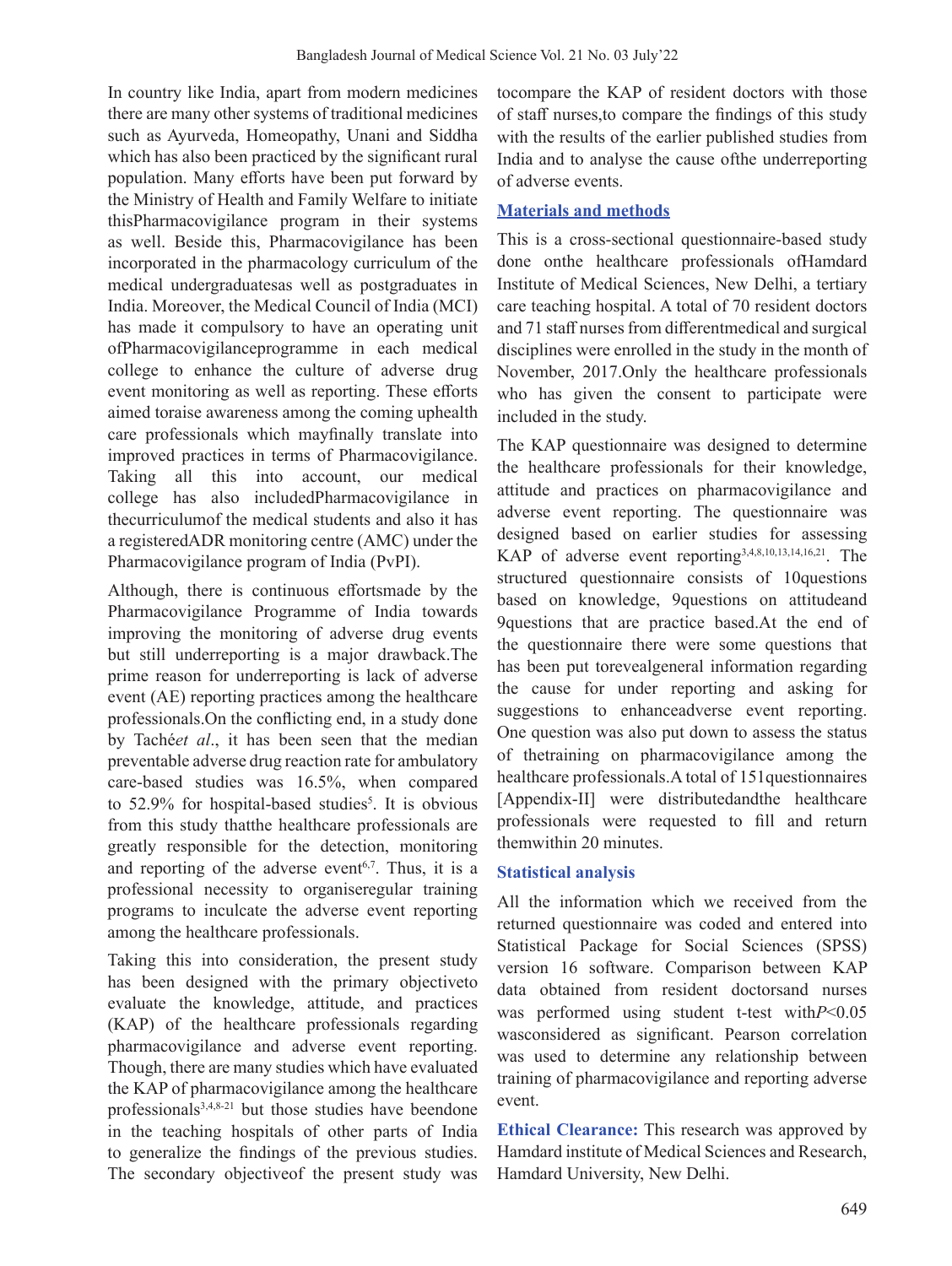# **Results**

### **Table 1: Demographic details**

Table 1 shows the demographic details of the healthcare professionals (n=141) The response rate was a high of  $94\%$ , with 141 completed questionnaires out of the 151 distributed.

**Table 1: Demographic profile of healthcare professionals**

|             | <b>Doctors</b>          |               | <b>Nurses</b>           |               |  |
|-------------|-------------------------|---------------|-------------------------|---------------|--|
|             | Frequency<br>$(n = 70)$ | $\frac{0}{0}$ | Frequency<br>$(n = 71)$ | $\frac{0}{0}$ |  |
| Gender      |                         |               |                         |               |  |
| Male        | 45                      | 64.29         | 14                      | 19.72         |  |
| Female      | 25                      | 35.71         | 57                      | 80.28         |  |
| Age (years) |                         |               |                         |               |  |
| 24-35       | 50                      | 71.43         | 58                      | 81.69         |  |
| $36 - 45$   | 14                      | 20.00         | 10                      | 14.08         |  |
| > 45        | 6                       | 8.57          | 3                       | 4.23          |  |
| Mean age    |                         |               |                         |               |  |

# **Table 2: Knowledge based questions**

Table 2 shows the knowledge-based questions, it showed that 93.61% of healthcare workers gave correctresponse regarding the definition of an adverse drug reaction. 60.28% healthcare professional were aware that the most important purpose of pharmacovigilance is to identify safety of the drug; whereas, 57.44% of healthcare workers knew about the existence of a Pharmacovigilance Programme of India. However, only 20.56% were aware that rare ADRs can be identified during phase 4 clinical trial.

### **Table 2: Comparison of knowledge of resident doctors and nurses regarding pharmacovigilance.**

|                                                                                                                                                                                                 | <b>Doctors</b>        |               | <b>Nurses</b>         |               |  |
|-------------------------------------------------------------------------------------------------------------------------------------------------------------------------------------------------|-----------------------|---------------|-----------------------|---------------|--|
| S.No. Question                                                                                                                                                                                  | Frequency<br>$(n=70)$ | $\frac{0}{0}$ | Frequency<br>$(n=71)$ | $\frac{0}{0}$ |  |
| Do you know an<br>adverse drug reaction<br>(ADR) is defined<br>as "a response to<br>a medicine which<br>is noxious and<br>unintended, and<br>which occurs at<br>doses normally used<br>in man"? |                       |               |                       |               |  |
| a) Yes                                                                                                                                                                                          | 70                    | 100           | 62                    | 87.32         |  |
| b) No                                                                                                                                                                                           | $\theta$              | $\Omega$      | 9                     | 12.68         |  |

|   |                                                                                                                                                                                                                                                                                                                                                      | <b>Doctors</b>        |               | <b>Nurses</b>         |               |  |
|---|------------------------------------------------------------------------------------------------------------------------------------------------------------------------------------------------------------------------------------------------------------------------------------------------------------------------------------------------------|-----------------------|---------------|-----------------------|---------------|--|
|   | S.No. Question                                                                                                                                                                                                                                                                                                                                       | Frequency<br>$(n=70)$ | $\frac{0}{0}$ | Frequency<br>$(n=71)$ | $\frac{0}{0}$ |  |
| 2 | The most important<br>purpose<br>of<br>Pharmacovigilance<br>(PhV) is:                                                                                                                                                                                                                                                                                |                       |               |                       |               |  |
|   | a) Correct response                                                                                                                                                                                                                                                                                                                                  | 41                    | 58.57         | 44                    | 61.97         |  |
|   | b) Incorrect response                                                                                                                                                                                                                                                                                                                                | 29                    | 41.43         | 27                    | 38.03         |  |
| 3 | Do<br>you<br>know<br>regarding<br>the<br>existence<br>of<br>National<br>a<br>Pharmacovigilance<br>Programme in India?                                                                                                                                                                                                                                |                       |               |                       |               |  |
|   | a) Yes                                                                                                                                                                                                                                                                                                                                               | 41                    | 58.57         | 40                    | 56.34         |  |
|   | b) No                                                                                                                                                                                                                                                                                                                                                | 29                    | 41.43         | 31                    | 43.66         |  |
| 4 | India<br>which<br>In<br>regulatory<br>body<br>responsible<br>is<br>for<br>monitoring ADRs?                                                                                                                                                                                                                                                           |                       |               |                       |               |  |
|   | a) Correct response                                                                                                                                                                                                                                                                                                                                  | 37                    | 52.86         | 40                    | 56.34         |  |
|   | b) Incorrect response                                                                                                                                                                                                                                                                                                                                | 33                    | 47.14         | 31                    | 43.66         |  |
| 5 | "Who can report?"<br>healthcare<br>The<br>professionals<br>responsible<br>for<br>reporting ADRs in a<br>hospital is/are:                                                                                                                                                                                                                             |                       |               |                       |               |  |
|   | a) Correct response                                                                                                                                                                                                                                                                                                                                  | 62                    | 88.57         | 44                    | 61.97         |  |
|   | b) Incorrect response                                                                                                                                                                                                                                                                                                                                | 8                     | 11.43         | 27                    | 38.03         |  |
| 6 | ADR reporting to be<br>done for:                                                                                                                                                                                                                                                                                                                     |                       |               |                       |               |  |
|   | a) Correct response                                                                                                                                                                                                                                                                                                                                  | 49                    | 70            | 53                    | 74.65         |  |
|   | b) Incorrect response                                                                                                                                                                                                                                                                                                                                | 21                    | 30            | 18                    | 25.35         |  |
| 7 | Did you know<br>$\rm{a}$<br>serious adverse<br>event (SAE) is "any<br>event that is fatal,<br>life-threatening,<br>$perm$ anently/<br>significantly<br>disabling,<br>requires<br>prolongs<br><sub>or</sub><br>hospitalization,<br>causes a congenital<br>anomaly or requires<br>intervention<br>prevent<br>permanent<br>impairment<br>or<br>damage"? |                       |               |                       |               |  |
|   | a) Yes                                                                                                                                                                                                                                                                                                                                               | 66                    | 94.29         | 31                    | 43.66         |  |
|   | b) No                                                                                                                                                                                                                                                                                                                                                | 4                     | 5.714         | 40                    | 56.34         |  |
| 8 | "What to report?"                                                                                                                                                                                                                                                                                                                                    |                       |               |                       |               |  |
|   | a) Correct response                                                                                                                                                                                                                                                                                                                                  | 58                    | 82.86         | 36                    | 50.7          |  |
|   | b) Incorrect response                                                                                                                                                                                                                                                                                                                                | 12                    | 17.14         | 35                    | 49.3          |  |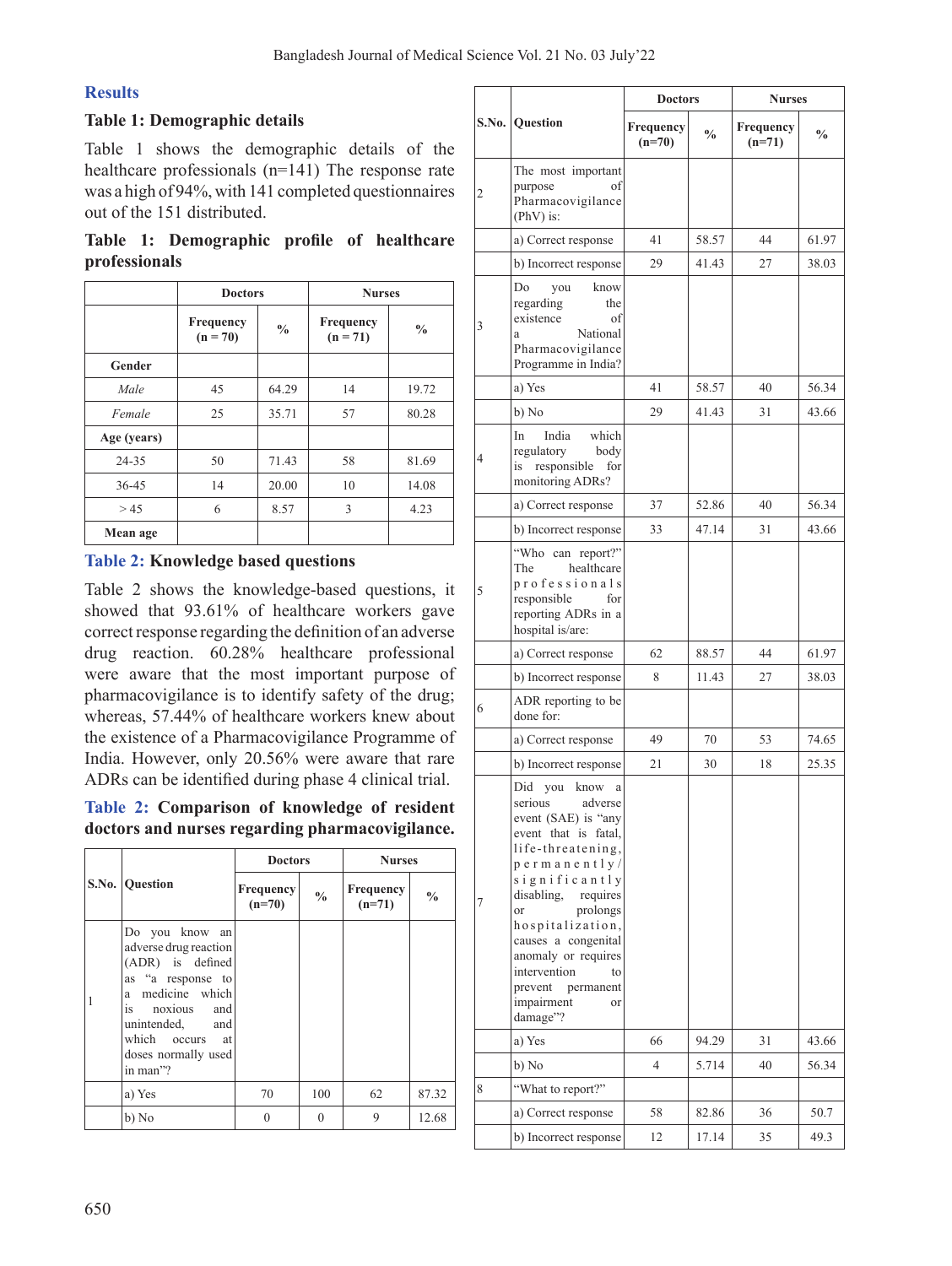|  | Bangladesh Journal of Medical Science Vol. 21 No. 03 July'22 |  |  |  |  |  |  |  |
|--|--------------------------------------------------------------|--|--|--|--|--|--|--|
|--|--------------------------------------------------------------|--|--|--|--|--|--|--|

|    |                                                                                     | <b>Doctors</b>        |               | <b>Nurses</b>         |               |  |
|----|-------------------------------------------------------------------------------------|-----------------------|---------------|-----------------------|---------------|--|
|    | S.No. Question                                                                      | Frequency<br>$(n=70)$ | $\frac{0}{0}$ | Frequency<br>$(n=71)$ | $\frac{0}{0}$ |  |
| 9  | "Whom<br>to<br>report<br>ADRs?"                                                     |                       |               |                       |               |  |
|    | a) Correct response                                                                 | 21                    | 30            | $\overline{4}$        | 5.634         |  |
|    | b) Incorrect response                                                               | 49                    | 70            | 67                    | 94.37         |  |
| 10 | Rare ADRs can be<br>identified in<br>the<br>following phase of a<br>clinical trial: |                       |               |                       |               |  |
|    | a) Correct response                                                                 | 29                    | 41.43         | $\theta$              | $\theta$      |  |
|    | b) Incorrect response                                                               | 41                    | 58.57         | 71                    | 100           |  |
|    |                                                                                     |                       |               |                       |               |  |
|    | т<br>$\Omega$<br>т<br>$\mathbf{A}$<br>L<br>CORRECT<br><b>RESPONSE</b>               | 474                   | 67.71         | 354                   | 49.85         |  |
|    | т<br>т<br>$\mathbf{A}$<br>L<br><b>INCORRECT</b><br><b>RESPONSE</b>                  | 226                   | 32.28         | 356                   | 50.14         |  |

### **Table 3: Attitude based questions**

Table 3 shows attitude based questions, it implies that a total of 97.16% healthcare professionals agreed that reporting of adverse event is necessary; whereas, 69.50% of the participants had read articles on prevention of adverse events.In our study 97.16% of health care professionalsthought that pharmacovigilance should be taught to all health care providers. How so ever, only 70.21% participants knew about the status of the pharmacovigilance committee in their institute and 59.57% healthcare professionals believed that ADR reporting damages their professional image.

## **Table 3: Comparison of attitude of resident doctors and nurses towards ADR monitoring and reporting.**

|   |                                                                      | <b>Doctors</b>        |               | <b>Nurses</b>         |               |  |
|---|----------------------------------------------------------------------|-----------------------|---------------|-----------------------|---------------|--|
|   | <b>S.No   Question</b>                                               | Frequency<br>$(n=70)$ | $\frac{0}{0}$ | Frequency<br>$(n=71)$ | $\frac{0}{0}$ |  |
|   | Is ADR reporting<br>necessary?                                       |                       |               |                       |               |  |
|   | a) Yes                                                               | 70                    | 100           | 67                    | 94.37         |  |
|   | b) No                                                                | $\theta$              | $\theta$      | 4                     | 5.63          |  |
| 2 | Is there any<br>Pharmacovigilance<br>Committee in your<br>Institute? |                       |               |                       |               |  |
|   | a) Correct response                                                  | 41                    | 58.57         | 58                    | 81.69         |  |
|   | b) Incorrect response                                                | 29                    | 41.43         | 13                    | 18.31         |  |
| 3 | Who benefits from<br>ADR reporting?                                  |                       |               |                       |               |  |

|   | a) Correct response                                                                                 | 66       | 94.29            | 49       | 69.01  |
|---|-----------------------------------------------------------------------------------------------------|----------|------------------|----------|--------|
|   | b) Incorrect response                                                                               | 4        | 5.714            | 22       | 30.99  |
| 4 | Does ADR reporting<br>damage professional<br>image?                                                 |          |                  |          |        |
|   | a) Yes                                                                                              | 66       | 94.29            | 18       | 25.35  |
|   | b) No                                                                                               | 4        | 5.714            | 53       | 74.65  |
| 5 | Is there need of<br>information on drug<br>causing ADRs and<br>their risk management<br>strategies? |          |                  |          |        |
|   | a) Yes                                                                                              | 70       | 100              | 71       | 100.00 |
|   | b) No                                                                                               | $\theta$ | $\boldsymbol{0}$ | $\theta$ | 0.00   |
| 6 | Do you think<br>Pharmacovigilance<br>should be taught in<br>detail to healthcare<br>professionals?  |          |                  |          |        |
|   | a) Yes                                                                                              | 66       | 94.29            | 71       | 100.00 |
|   | b) No                                                                                               | 4        | 5.714            | $\theta$ | 0.00   |
| 7 | Have you anytime<br>read any article on<br>prevention of adverse<br>drug reactions?                 |          |                  |          |        |
|   | a) Yes                                                                                              | 40       | 57.14            | 58       | 81.69  |
|   | b) No                                                                                               | 30       | 42.85            | 13       | 18.31  |
| 8 | What is your opinion<br>about establishing<br>ADR monitoring<br>centre in every<br>hospital?        |          |                  |          |        |
|   | a) Should be in every<br>hospital                                                                   | 45       | 64.29            | 67       | 94.37  |
|   | b) Not necessary                                                                                    | 25       | 35.71            | 4        | 5.63   |
| 9 | Do you think your<br>institute is registered<br>as an ADR monitoring<br>centre (AMC)?               |          |                  |          |        |
|   | a) Correct response                                                                                 | 29       | 41.43            | 53       | 74.65  |
|   | b) Incorrect response                                                                               | 41       | 58.57            | 18       | 25.35  |
|   | <b>TOTAL CORRECT</b><br><b>RESPONSE</b>                                                             | 493      | 78.25            | 512      | 80.12  |
|   | TOTAL<br><b>INCORRECT</b><br><b>RESPONSE</b>                                                        | 137      | 21.74            | 127      | 19.87  |

#### **Table 4: Practice based questions**

Table 4 shows 82.26% of healthcare professionals had experienced adverse events in their patientswheras only 35.46% had seen the ADR reporting form and 39.71% had ever reported an adverse event. It also shows that merely 11.34% healthcare professional are aware that a serious adverse event(SAE) should be reported to the regulatory authority within 14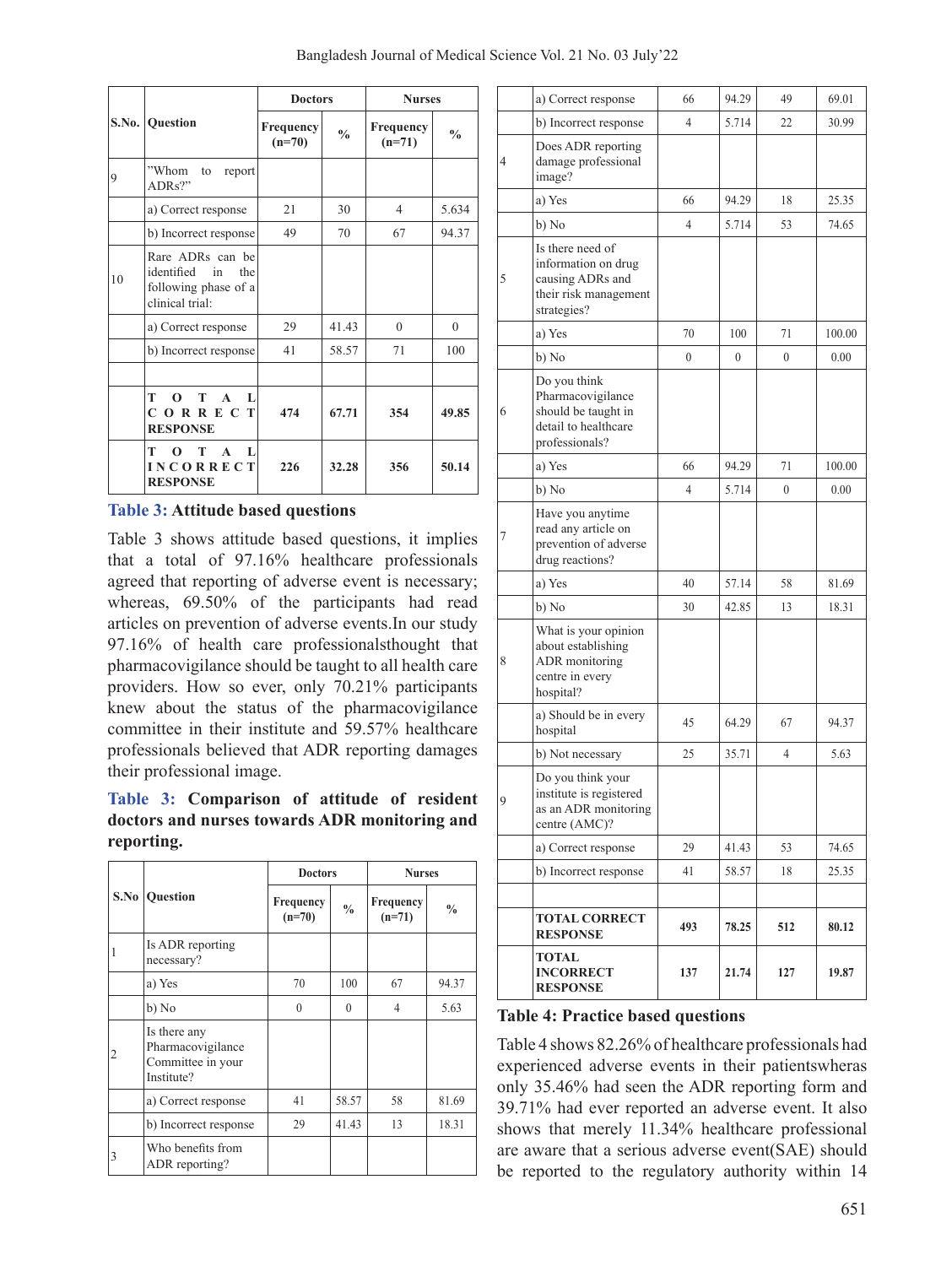calendar days.

### **Table 4: Comparison of practices of resident doctors and nurses of ADR monitoring and reporting.**

|                |                                                                                                        | <b>Doctors</b>        |               | <b>Nurses</b>         |               |  |
|----------------|--------------------------------------------------------------------------------------------------------|-----------------------|---------------|-----------------------|---------------|--|
| S.No.          | Question                                                                                               | Frequency<br>$(n=70)$ | $\frac{0}{0}$ | Frequency<br>$(n=71)$ | $\frac{0}{0}$ |  |
| $\mathbf{1}$   | To find ADRs:                                                                                          |                       |               |                       |               |  |
|                | a) Correct response                                                                                    | 66                    | 94.29         | 62                    | 87.32         |  |
|                | b) Incorrect response                                                                                  | $\overline{4}$        | 5.71          | 9                     | 12.68         |  |
| $\mathfrak{2}$ | Do you enquire about occurrence of ADRs?                                                               |                       |               |                       |               |  |
|                | a) Yes                                                                                                 | 47                    | 67.14         | 20                    | 28.16         |  |
|                | b) No                                                                                                  | 23                    | 32.85         | 51                    | 71.83         |  |
| 3              | Which severity of ADRs do you report?                                                                  |                       |               |                       |               |  |
|                | a) Correct response                                                                                    | 49                    | 70            | 53                    | 74.65         |  |
|                | b) Incorrect response                                                                                  | 21                    | 30            | 18                    | 25.35         |  |
| $\overline{4}$ | Have you ever experienced adverse drug reactions in your patient<br>during your professional practice? |                       |               |                       |               |  |
|                | a) Yes                                                                                                 | 58                    | 82.86         | 58                    | 81.69         |  |
|                | b) No                                                                                                  | 12                    | 17.14         | 13                    | 18.31         |  |
| 5              | Have you ever reported ADR to the Pharmacovigilance centre?                                            |                       |               |                       |               |  |
|                | a) Yes                                                                                                 | 16                    | 22.86         | 40                    | 56.34         |  |
|                | b) No                                                                                                  | 54                    | 77.14         | 31                    | 43.66         |  |
| 6              | Have you ever seen the ADR reporting form?                                                             |                       |               |                       |               |  |
|                | a) Yes                                                                                                 | 29                    | 41.43         | 31                    | 43.66         |  |
|                | b) No                                                                                                  | 41                    | 58.57         | 40                    | 56.34         |  |
| $\tau$         | Is there any routine discussion on ADRs at your work place?                                            |                       |               |                       |               |  |
|                | a) Yes                                                                                                 | 29                    | 41.43         | 58                    | 81.69         |  |
|                | b) No                                                                                                  | 41                    | 58.57         | 13                    | 18.31         |  |
| 8              | Do you mention the ADRs on the patient's record?                                                       |                       |               |                       |               |  |
|                | a) Correct response                                                                                    | 49                    | 70            | 62                    | 87.32         |  |
|                | b) Incorrect response                                                                                  | $21\,$                | $30\,$        | 9                     | 12.68         |  |
| 9              | A serious adverse event in India should be reported to the<br>regulatory body within                   |                       |               |                       |               |  |
|                | a) Correct response                                                                                    | 12                    | 17.14         | $\overline{4}$        | 5.63          |  |
|                | b) Incorrect response                                                                                  | 58                    | 82.86         | 67                    | 94.37         |  |
|                |                                                                                                        |                       |               |                       |               |  |
|                | TOTAL CORRECT RESPONSE                                                                                 | 355                   | 56.34         | 388                   | 60.71         |  |
|                | TOTAL INCORRECT RESPONSE                                                                               | 275                   | 43.65         | 251                   | 39.28         |  |

# **Table 5: Reasons for under-reporting& suggestions to improve the adverse event reporting rate**

Table 5 shows the reasons for under-reporting & suggestions to improve the adverse event reporting rate. The main explanation for under reportingof adverse events as given by our health care professionals aredifficulty in deciding whether an adverse drug reaction has actually occurred or not (36.17%), lack of remuneration (27.65%), lack of time to report adverse event (30.49%) and lastly the belief that a single unreported case may not affect adverse event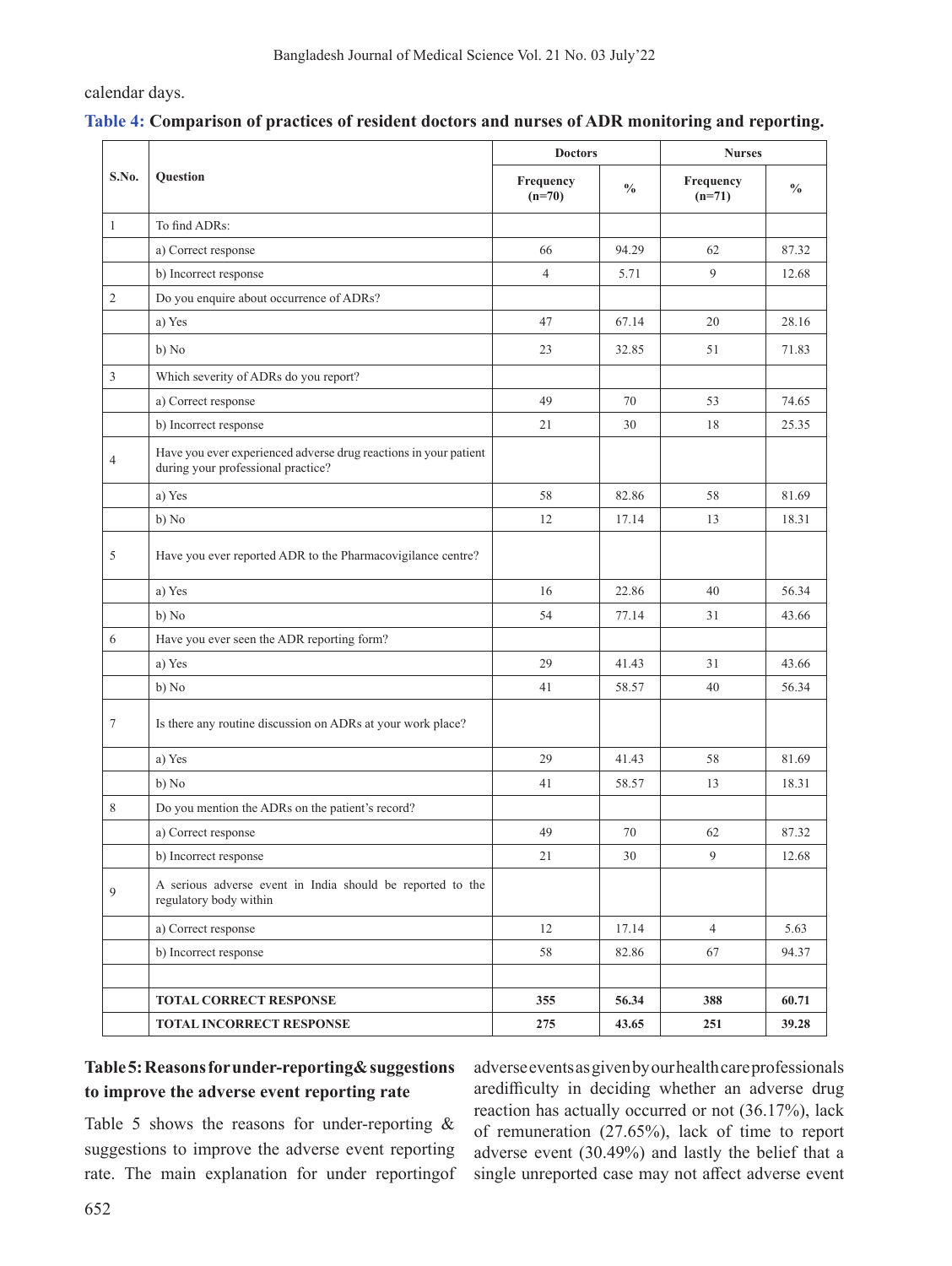database (2.83%). However, both resident doctors, 77.14% as well as nurses, 81.69% documented that workshops, continuingmedical education (CMEs) and other academic activities wouldimprove the understanding of Pharmacovigilanceand adverse event reporting. In our study "email" (29.78%)

followed by"drop box" and phone call (21.27%) were the preferred mode of reporting adverse events. Among those who suggested that the drop box as mode of reporting, many of them suggested nursing station in wards and OPDs (54.60%) as a suitable site for its location.

|  |  |  | Table 5: Suggestions regarding improving the ADR monitoring and reporting |
|--|--|--|---------------------------------------------------------------------------|
|  |  |  |                                                                           |

|                |                                                                                           | <b>Doctors</b>        |               | <b>Nurses</b>         |               |  |
|----------------|-------------------------------------------------------------------------------------------|-----------------------|---------------|-----------------------|---------------|--|
| S.No.          | <b>Questions</b>                                                                          | Frequency<br>$(n=70)$ | $\frac{0}{0}$ | Frequency<br>$(n=71)$ | $\frac{0}{0}$ |  |
| $\mathbf{1}$   | What do you think is the reason for under reporting of Adverse Drug<br>Reaction in India? |                       |               |                       |               |  |
|                | (a) Lack of remuneration.                                                                 | 12                    | 17.14         | 27                    | 38.03         |  |
|                | (b) Lack of time to report ADR                                                            | 21                    | 30.00         | 22                    | 30.99         |  |
|                | (c) Belief that a single unreported case may not affect ADR database                      | $\overline{0}$        | 0.00          | $\overline{4}$        | 5.63          |  |
|                | (d) Difficulty to decide whether ADR has actually occurred or not                         | 33                    | 47.14         | 18                    | 25.35         |  |
| $\overline{2}$ | Have you ever been trained on how to report Adverse Drug Reaction?                        |                       |               |                       |               |  |
|                | (a) Yes                                                                                   | 37                    | 52.86         | 51                    | 71.83         |  |
|                | (b) No                                                                                    | 33                    | 47.14         | 20                    | 28.17         |  |
| 3              | Do conference/workshops on Pharmacovigilance improve reporting?                           |                       |               |                       |               |  |
|                | a) Yes                                                                                    | 54                    | 77.14         | 58                    | 81.69         |  |
|                | b) No                                                                                     | 16                    | 22.86         | 13                    | 18.31         |  |
| $\overline{4}$ | If answer to Q3 is "Yes" then suggested frequency of ADR conference/<br>workshops:        |                       |               |                       |               |  |
|                | a) Three monthly                                                                          | 21                    | 30.00         | 58                    | 81.69         |  |
|                | b) Six monthly                                                                            | 37                    | 52.86         | 13                    | 18.31         |  |
|                | c) Once in a year                                                                         | 12                    | 17.14         | $\theta$              | 0.00          |  |
|                | d) Once in 3 years                                                                        | $\overline{0}$        | 0.00          | $\theta$              | 0.00          |  |
| 5              | Preferred mode to report ADR:                                                             |                       |               |                       |               |  |
|                | a) Phone                                                                                  | 12                    | 17.14         | 18                    | 25.35         |  |
|                | b) Drop box                                                                               | 25                    | 35.71         | 5                     | 7.04          |  |
|                | c) E-mail                                                                                 | 29                    | 41.43         | 13                    | 18.31         |  |
|                | d) Personal visit                                                                         | $\overline{4}$        | 5.71          | 35                    | 49.30         |  |
| 6              | If opted "drop box" then the preferred location should be:                                |                       |               |                       |               |  |
|                | a) Ward/OPD                                                                               | 41                    | 58.57         | 36                    | 50.70         |  |
|                | b) ADR Monitoring Centre (AMC)                                                            | 25                    | 35.71         | 13                    | 18.31         |  |
|                | c) Nearby chemist                                                                         | $\overline{4}$        | 5.71          | 9                     | 12.68         |  |
|                | d) Office of medical officer                                                              | $\boldsymbol{0}$      | 0.00          | 13                    | 18.31         |  |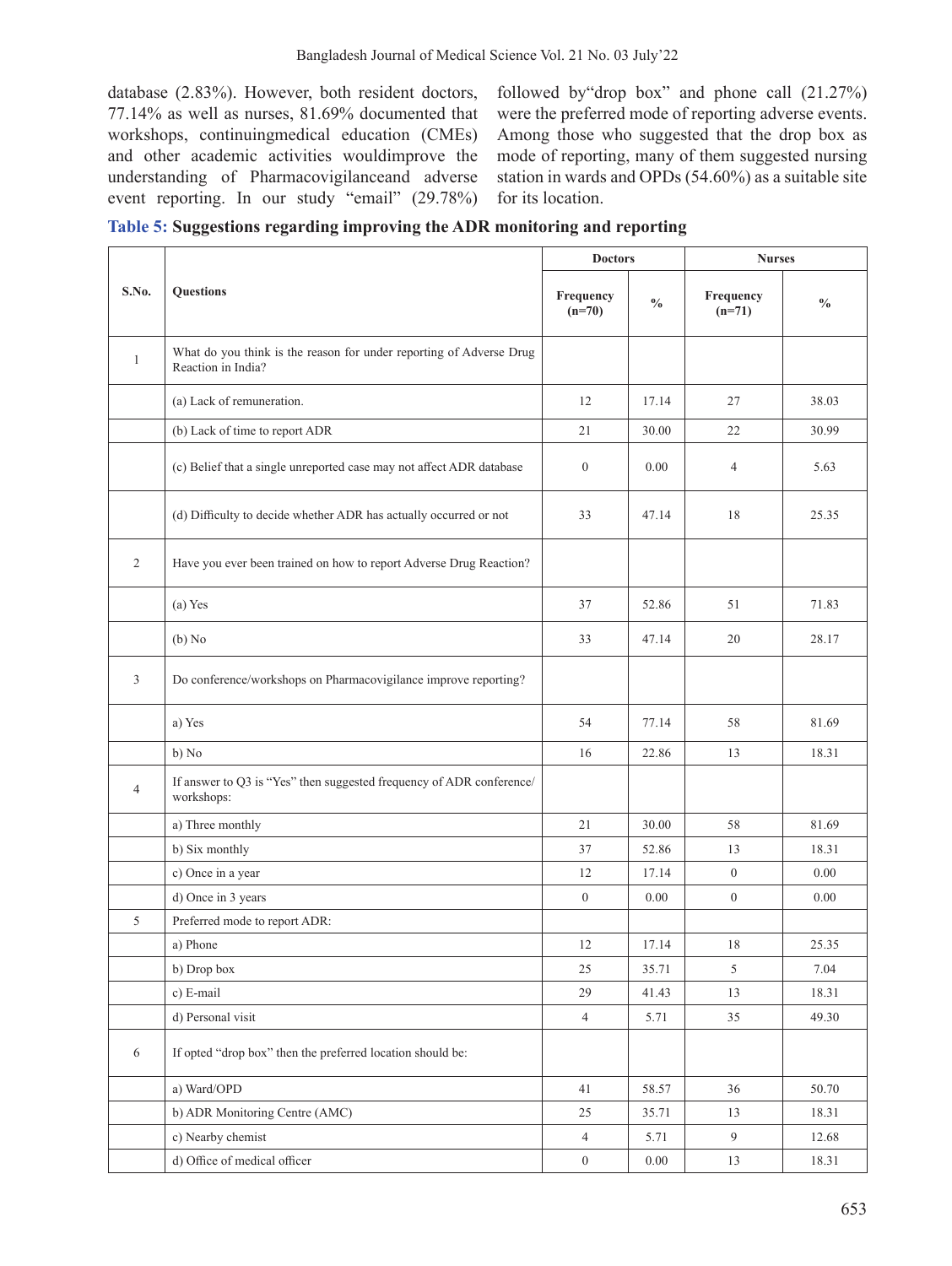# **Table 6: Correlation between pharmacovigilance training and adverse event reporting practice**

Table 6 shows correlation between pharmacovigilance training and adverse event reporting practice. Our study showed that 62.41% of our healthcare professionals have been trained on Pharmacovigilance (Table 5). In our study the correlation between the training on pharmacovigilance and adverse event reporting practice was analyzed by using Pearson's correlation coefficient. The results are shown inTable 6, suggest ed that there is a medium, positive correlation (at 0.01 level) between the training of pharmacovigilance and reporting of adverse event by healthcare professionals.

## **Table 6: Association of ADR reporting with training on Pharmacovigilance**

|                              |                        | <b>Doctors</b> | <b>Nurses</b>          |            |  |
|------------------------------|------------------------|----------------|------------------------|------------|--|
|                              | Frequency $(\% )$      | $(n=70)$       | Frequency $(\%)(n=71)$ |            |  |
|                              | <b>YES</b>             | N <sub>O</sub> | <b>YES</b>             | NO.        |  |
| Ever reported an ADR         | 16(22.86)              | 54 (77.14)     | 40(56.34)              | 31 (43.66) |  |
| Trained on pharmacovigilance | 37(52.86)<br>33(47.14) |                | 51 (71.83)             | 20(28.17)  |  |

| <b>Correlations</b>                                          |                     |                      |                              |  |  |  |  |  |
|--------------------------------------------------------------|---------------------|----------------------|------------------------------|--|--|--|--|--|
|                                                              |                     | Ever reported an ADR | Trained on pharmacovigilance |  |  |  |  |  |
|                                                              | Pearson Correlation |                      | $.628**$                     |  |  |  |  |  |
| <b>Ever reported an ADR</b>                                  | $Sig. (2-tailed)$   |                      | .000                         |  |  |  |  |  |
|                                                              | N                   | 140                  | 140                          |  |  |  |  |  |
|                                                              | Pearson Correlation | $.628**$             |                              |  |  |  |  |  |
| <b>Trained on pharmacovigilance</b>                          | $Sig. (2-tailed)$   | .000                 |                              |  |  |  |  |  |
|                                                              | N                   | 140                  | 140                          |  |  |  |  |  |
| **. Correlation is significant at the 0.01 level (2-tailed). |                     |                      |                              |  |  |  |  |  |

## **Table 7: Comparison of various studies across India on pharmacovigilance. (Percentage of positive results)**

Table 7 shows the comparison of various studies across India on pharmacovigilance.

|                                                                      | Our Study | New Delhi-LH | Tamil Nadu | Nagpur                   | Manipal | Jalendhar | Indore | Trivandarum | Ahmedabad                | Bangalore |
|----------------------------------------------------------------------|-----------|--------------|------------|--------------------------|---------|-----------|--------|-------------|--------------------------|-----------|
| <b>Knowledge Related Questions</b>                                   |           |              |            |                          |         |           |        |             |                          |           |
| 1. Definitions of Pharmacovigilance.                                 | 94        | 31           | 62         | 64                       | 55      | 77        | ٠      | ۰           | ÷,                       | 72        |
| reporting a<br>professional<br>2. ADR<br>obligation                  | 96        | 100          | 69         | 36                       | 89      | ۰         | 66     | 80          | ٠                        |           |
| of pharmacovigilance<br>3.<br>Existence<br>program of India          | 57        | 72           | 75         | 52                       |         | 59        | 69     | 67          | ٠                        |           |
| <b>Attitude Related Questions</b>                                    |           |              |            |                          |         |           |        |             |                          |           |
| 1. ADR reporting is necessary                                        | 97        | 100          | 97         | $\overline{\phantom{a}}$ | 92      | ۰         | 96     | 89          | 97                       | 66        |
| 2. Pharmacovigilance should be taught to<br>healthcare professionals | 97        | 88           | 92         | ٠                        | 94      | ٠         | ٠      | 76          | $\overline{\phantom{a}}$ | 58        |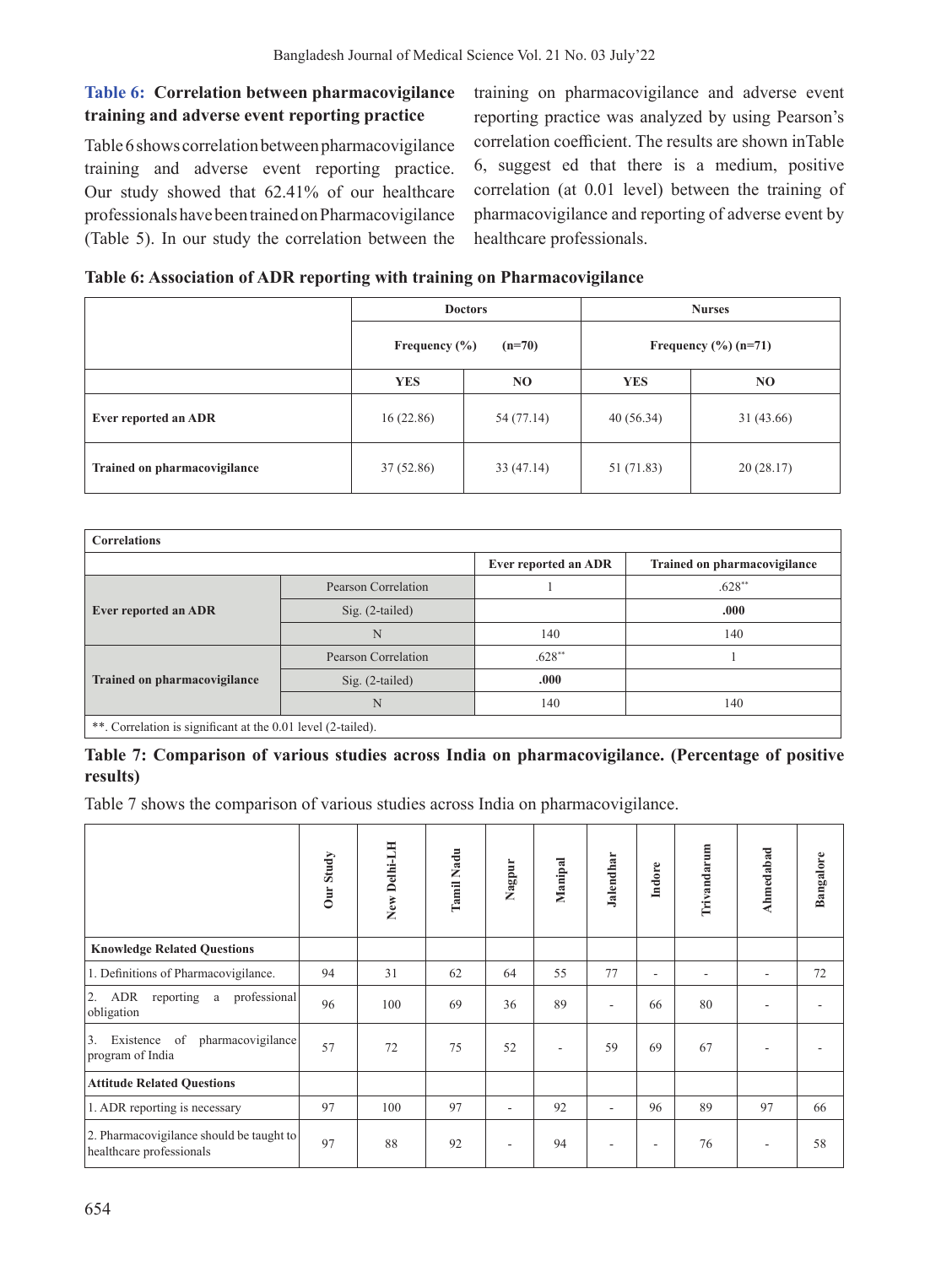|                                                                     | Our Study | New Delhi-LH | Tamil Nadu | Nagpur | Manipal | Jalendhar | Indore | Trivandarum | Ahmedabad | Bangalore |
|---------------------------------------------------------------------|-----------|--------------|------------|--------|---------|-----------|--------|-------------|-----------|-----------|
| 3. ADR monitoring centre should be<br>established in every hospital | 79        | 31           | 74         | ۰      | 71      | 90        | ۰      |             |           |           |
| <b>Practice Related Questions</b>                                   |           |              |            |        |         |           |        |             |           |           |
| 1. Experienced an ADR in a patient                                  | 82        |              | 64         | 68     |         |           | ۰      | 82          | 85        | 60        |
| 2. Ever reported an ADR                                             | 40        | 60.5         | 23         | 25     |         | 23        | 19     | 17          | 15        | 12        |
| 3. Trained on pharmacovigilance                                     | 62        | ۰            | 53.5       | ٠      | 50.5    | ٠         | 25     | 22          | ۰         | ٠         |

### **Comparison of KAP between resident doctors and staff nurses**

The approximate results of our study showed that the resident doctors had considerably better knowledge on "what to report" (82.86%; *P*<0.05), "who can report" (88.57%; *P*<0.05) and "whom to report" (30%; *P*<0.05) an adverse event (Table 2). The resident doctors (94.29%) greatly believed thatreporting of the adverse events will harm their professional image among the colleagues as well as among the patients (Table 3) as compared to the nurses (25.35%). Consideratenumber of nurses (74.65%; *P*<0.001) were well informed regarding the status of AMC of the institute (Table 3). Surprisingly in our study, 81.69% nurses documented that adverse events were routinely discussed during the rounds, whereas only 41.43% resident doctors reported such discussions (Table 4). However, in comparison to the nurses  $(28.16\%)$ , the resident doctors  $(67.14\%)$ frequently (*P*<0.05) enquired about the occurrence of any untoward outcome of the prescribed pharmacotherapy (Table 4). In reasons for under reporting, lack of remuneration was the major reason for nurses (38.03%) while difficulty in decision making was the major reason for doctors (47.14)

#### **Discussion**

KAP studies are an essential tool for data collection and interpretation for all healthcare related issues<sup>22</sup>. Pharmacovigilance is very quickly expanding with thegrowing of many pharmaceutical activities forthe development of new drug and clinical trials in India. Therefore, it is becoming obligatory to establish a well organisedPharmacovigilance system which will handle the AEs throughout the phases of clinical trialsas per the ICH-GCP guidelines $23$ to ensure the safety of thepatients.It is important to put emphasis on understanding and knowledge

of certain significant norms of medical practices among healthcare professionals. Stressing upon the ethical aspects of reporting an adverse event, medical professionals are capable dealing with the ethical codes while practicing<sup>24</sup>. All health care professionals play a very crucial role in the reporting of an adverse drug event. There are various reasons for the adverse event to occursuch as underreporting, medication errors, etc.25,26,27. The study data fromthe present studyshowed a significant gap between the adverse event experienced (82.26%) and adverse event reported (39.71%) by the healthcare workers. The prime contributingfactors behind underreporting of adverse events in our study are; difficulty to decide whether adverse drug reaction has actually occurred or not (36.17%), lack of time to report adverse event (30.49%), lack of remuneration (27.65%) and lastly the belief that a single unreported case may not affect adverse event database (2.83%). Further reasons for under reporting are unawareness (57.44%) and lack of training regarding the ADR reporting (37.58%). Moreover, the definiteconclusion from our study is thatthe most of the healthcare professionals acknowledge that it is necessary to report an adverse event (97.16%) and alsofrequent CME programs and training workshops should be organised to incorporate the AE reporting culture among the healthcare professionals (79.43%).

There are many studieswhich has been conducted among the healthcare professionals from nine European Union member states<sup>28</sup>, Canada<sup>29</sup>, Malaysia<sup>30</sup> and Nigeria<sup>31</sup>. They showed that the most of healthcare professionals had incomplete knowledge regarding theadverse events and Pharmacovigilance programme. Nevertheless, our study showed that the knowledge of the resident doctors about"what to report", "who can report" and "whom to report" was quitebetter(*P*<0.05) than the nurses. Doctorsgenerally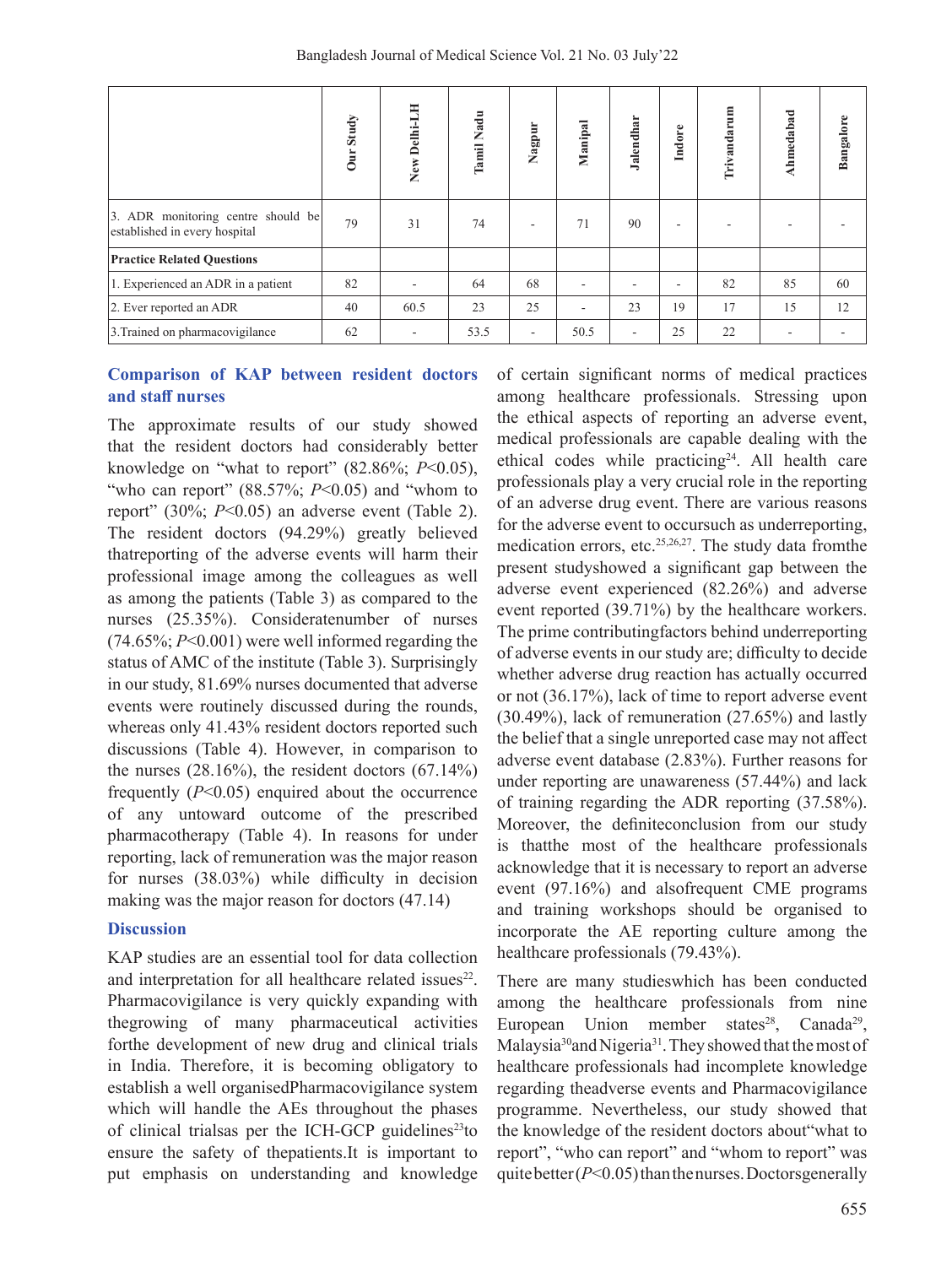have betterunderstanding of the disease and its related drugsthat will help them in identifying and analysing the presentation ofadverse drug reactions (ADRs). A good medical practitionershould always look for thepossibleADRs as one of his differential diagnosis. Since nursesremain in close contact with the patients and they also have the responsibility of maintaining the patient treatment chart on daily basis. Thus, this could be a possible source of documentation of adverse events.It is evident from our study that there is a major difference in the KAP behaviour of the doctors when compared to nurses. After reviewing the data and corelating withthe correct responses for the KAP related questions it can be put forward that the resident doctors had unquestionablybetter knowledge regardingpharmacovigilance (67.71%; P<0.001). Nevertheless,nurses had better attitude (80.12%) andsignificantly better practices(60.71%; P<0.001) towards ADR monitoring and reporting of adverse events when compared to the doctors.

Although, in our study it has been seen that significant number of respondents specified that theywere used to record the adverse events in the case record file of the patients which is not in conformity with their data showing less reporting rate of adverse event. Taking these circumstances in mind, we support the recommendations made in a study done byRehan et al., 2012 at Lady Harding Hospital, New Delhi32that the governing authorities at the hospitalshould include a box which is supposed to be on the front page of the case sheet specifying "Adverse Event encountered: Yes/No",to assure that recording of all the adverse events are there in the case sheets. Also,it should be made compulsory to fill the boxby the concerneddoctor and/or nurses before it submitted to the MRD. Though it seems to be a very simplemeasure but in the long run this practice will boost or stimulate the discussion of adverse eventsamong the healthcare professionals during their clinical rounds and thus will definitely enhance the reporting ofadverse events.

A similar study was conducted by SK Gupta et al.,<sup>33</sup>. From our study after evaluating the data we determined that there is a definite correlation (at 0.01 level; 2 tailed) between the pharmacovigilance training and adverse events reporting by the healthcare professionals. Continuous training programme on pharmacovigilance would be helpful in dealing with the factors like difficulty to decide whether the adverse drug reaction has actually occurred and

unawareness about the adverse event reporting form<sup>4</sup>. Thus, it is essential to have an academic interference which will have angreatinfluence overadverse event monitoring and reporting.

The comparative analysis of the results of earlier published studies in India,as given in Table 7, showed that knowledge and attitude towards pharmacovigilance is constantlydeveloping among healthcare professionals but sadly the real or definite practice of adverse event reporting is still inadequate. It is importantto note that the gap between the adverse event experienced and adverse event reported by healthcare professional in our study was also apparent in previously conducted studies in Trivandrum<sup>23</sup>, Nagpur<sup>21</sup>, Bangalore<sup>9</sup>,Ahmedabad<sup>14</sup> and Tamil Nadu<sup>33</sup>.

# **Conclusion**

From our study results we concluded that there is a huge gap between the adverse events experienced and adverse event reported; our HCPs have good knowledge and attitude on pharmacovigilance yet their practices are poor; good number of our HCPs are trained on pharmacovigilance yet their ADR reporting is low; there is a strong positive correlation between training on pharmacovigilance and reporting of ADRs. It is time to devise a system and propose active measures for making the HCP accountable for the ADRs, like remuneration, credit point system for each HCP reporting ADRs and appraisals of clinical departments reporting ADRs.

### **Acknowledgement**

We express our sincere thanks to all the healthcare professionals who volunteered to participate in this study. We would also like to thank the administration of Hamdard Institute of Medical Sciences & Research, New Delhi for their support and making this study possible.

**Source of Support:** Nil.

**Conflict of Interest:** None

### **Authors's contribution:**

Data gathering and idea owner of this study: Dr. Nusrat Nabi

Study design: Dr. Nusrat Nabi

Data gathering: Dr. Nusrat Nabi & Dr. Sana Rehman

Writing and submitting manuscript: Dr. Sana Rehman & Dr. Nusrat Nabi

Editing and approval of final draft: Dr. Sana Rehman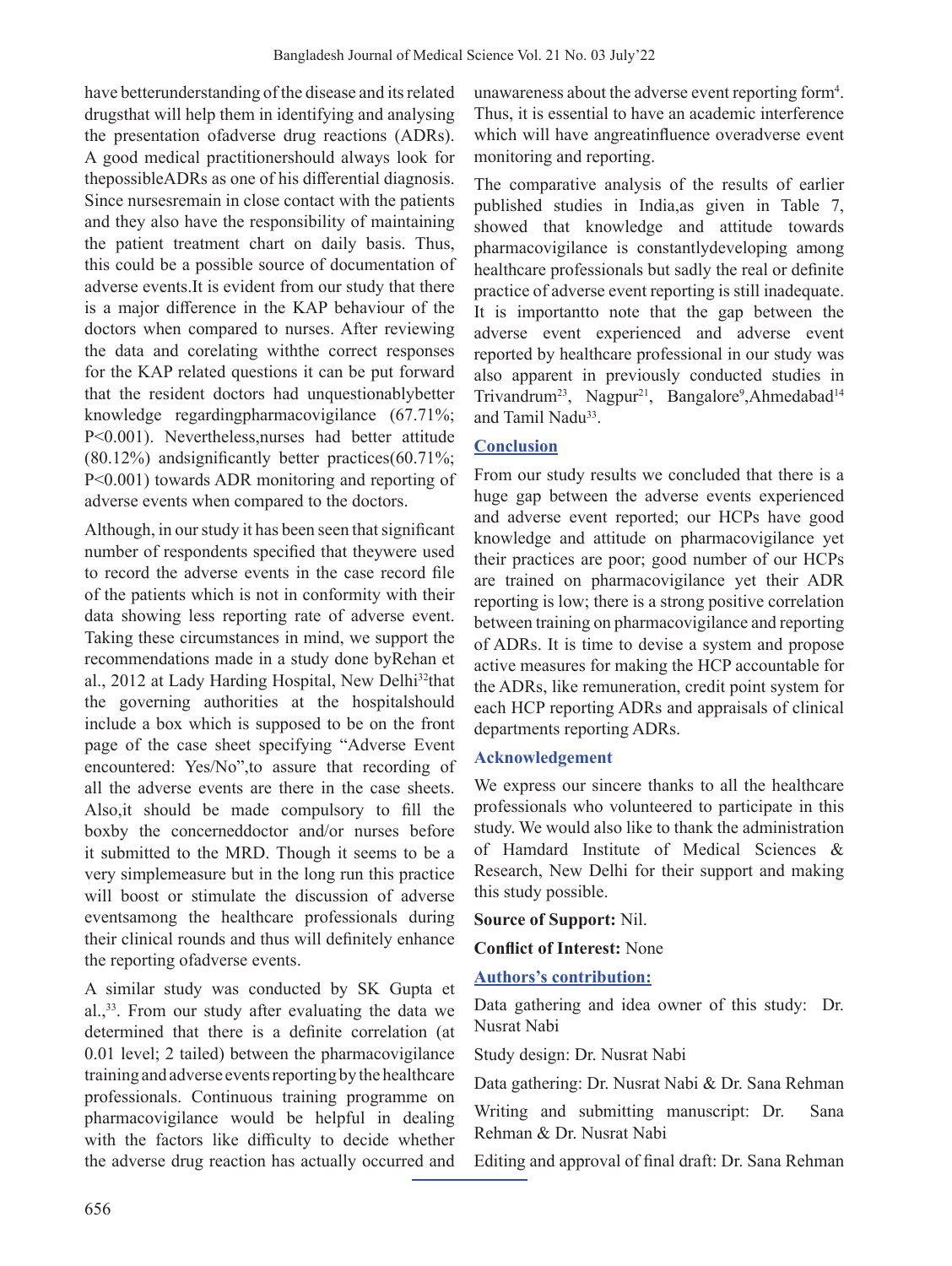### *References*

- 1. Lazarou J, Pomeranz BH, Corey PN. Incidence of adverse drug reactionsin hospitalized patients: *A metaanalysis of prospective studies*. JAMA1998;279:1200-5.
- 2. Classen DC, Pestotnik SL, Evans RS, Lloyd JF, Burke JP. Adverse drug events inhospitalized patients.Excess length of stay, extra costs, and attributable mortality. *JAMA* 1997;**277**:301-6.
- 3. Upadhyaya P, Seth V, Moghe VV, Sharma M, Ahmed M. Knowledge of adverse drug reaction reporting in first year postgraduate doctors in a medical college. *Ther Clin Risk Manage*. 2012;**8**:307–12.
- 4. Remesh A. Identifying the reasons for under reporting of ADVERSE EVENT: A cross sectional survey. *Res J Pharm BiolChem Sci*. 2012;**3**:1379–86.
- 5. Taché SV, Sönnichsen A, Ashcroft DM. Prevalence of adverse drug events inambulatory care: A systematic review. *Ann Pharmacother* 2011;**45**:977-89.
- 6. EdwardsI, Olsson S. WHO: global monitoring. In: Mann RD, Andrew E, editors.Pharmacovigilance. Chichester: John Wiley & Sons; 2002. p. 169-82.
- 7. Ahmad SR. Adverse drug event monitoring at the Food and Drug Administration. *J Gen Intern Med* 2003;**18**:57-60.
- 8. Khan SA, Goyal C, Chandel N, Rafi M. Knowledge, attitude and practice of doctors to adverse drug reaction reporting in a teaching hospital in India:An observational study. *J Nat Sci Biol Med*. 2013;**4**:191–6.
- 9. Muraraiah S, Rajarathna K, Sreedhar D, Basavalingu D, Jayanthi CR. A questionnaire study to assess the knowledge, attitude and practice of Pharmacovigilance in a paediatric tertiary care centre. *J Chem Pharm Res*. 2011;**3**:416–22.
- 10. Hardeep, BajajJK, Kumar R.Asurvey on the knowledge, attitude and the practice of pharmacovigilance among the health care professionals in a teaching hospital in northern India. *J Clin Diagn Res*. 2013;**7**:97–9.
- 11. Rehan HS, Chopra D, Sah RK, Mishra R. Adverse drug reactions: Trends in a tertiary care hospital. *Curr Drug Saf*. 2012;**7**:384–8.
- 12. Rehan HS, Sah RK, Chopra D. Comparison of knowledge, attitude and practices of resident doctors and nurses on adverse drug reaction monitoring and reporting in a tertiary care hospital. *Indian J Pharmacol*. 2012;**44**:699–703.
- 13. Gupta P, Udupa A. Adverse drug reaction reporting and pharmacovigilance: Knowledge, attitudes and perceptions among the resident doctors. *J Pharm Sci Res*. 2011;**3**:1064–9.
- 14. Desai CK, Iyer G, Panchal J, Shah S, Dikshit RK. An evaluation of knowledge, attitude, and practice of

adverse drug reaction reporting among prescribers at a tertiary care hospital. *Perspect Clin Res*. 2011;**2**:129–36.

- 15. Ramesh M, Parthasarathi G. Adverse drug reaction reporting: Attitudes and perceptions of medical practitioners. *Asian J Pharm Clin Res*. 2009;**2**:10–4.
- 16. Rajesh R, Vidyasagar S, Varma DM. An educational intervention to assess knowledge attitude practice of pharmacovigilance among health care professionals in an Indian tertiary care teaching hospital. *Int J Pharm Tech Res*. 2011;**3**:678–92.
- 17. Sharma S, Phadnis P, Gajbhiye S. Pharmacovigilance: Its awareness and impact care teaching medical college in central india impact-study in a tertiary care teaching medical college in central India. *IJPRBS*. 2013;**2**:234– 247.
- 18. Arbind KC, Nivedhitha S, Manicvasagam S, Tirumalikolundu SP. Awareness and perception experiences on adverse drug reaction among doctors, nurses and pharmacists of a tertiary care rural teaching hospital. *Indian J Drugs Dis*. 2013;**2**:248–58.
- 19. Chopra D, Wardhan N, Rehan HS. Knowledge, attitude and practices associated with adverse drug reaction reporting amongst doctors in a teaching hospital. *Int J Risk Saf Med*. 2011;**23**:227–32.
- 20. Kharkar M, Bowalekar S. Knowledge, attitude and perception/practices (KAP) of medical practitioners in India towards adverse drug reaction (ADR) reporting. *Perspect Clin Res*. 2012;**3**:90–4.
- 21. Pimpalkhute SA, Jaiswal KM, Sontakke SD, Bajait CS, Gaikwad A. Evaluation of awareness about pharmacovigilance and adverse drug reaction monitoring in resident doctors of a tertiary care teaching hospital. *Indian J Med Sci*. 2012;**66**:55–61.
- 22. Ashiq, K., Ashiq, S., Bajwa, M., Tanveer, S., & Qayyum, M. (). Knowledge, attitude and practices among the inhabitants of Lahore, Pakistan towards the COVID-19 pandemic: an immediate online based cross-sectional survey while people are under the lockdown. *Bangladesh Journal of Medical Science*, 2020;**19**: S 69-S 76.
- 23. ICH (International Conference on Harmonisation). Guideline for good clinicalpractice, 1996. Available from: http://www.ich.org. Last assessed 17.10.2011.
- 24. Mohammad M, Ahmad F, Rahman SZ, Gupta V, Salman T. Knowledge, Attitude, Practice among doctors in a tertiary care government teaching hospital in India. *J*. *Clinic Res Bioeth* 2011;**2**:118. Doi:10.4172/2155- 9627.1000118.
- 25. Anwer A, Rahman SZ, Singh PP, Usmani MA. Prescription auditing of patients admitted at Psychiatry ward of a test care hospital of western U.P. *Int. Arch*